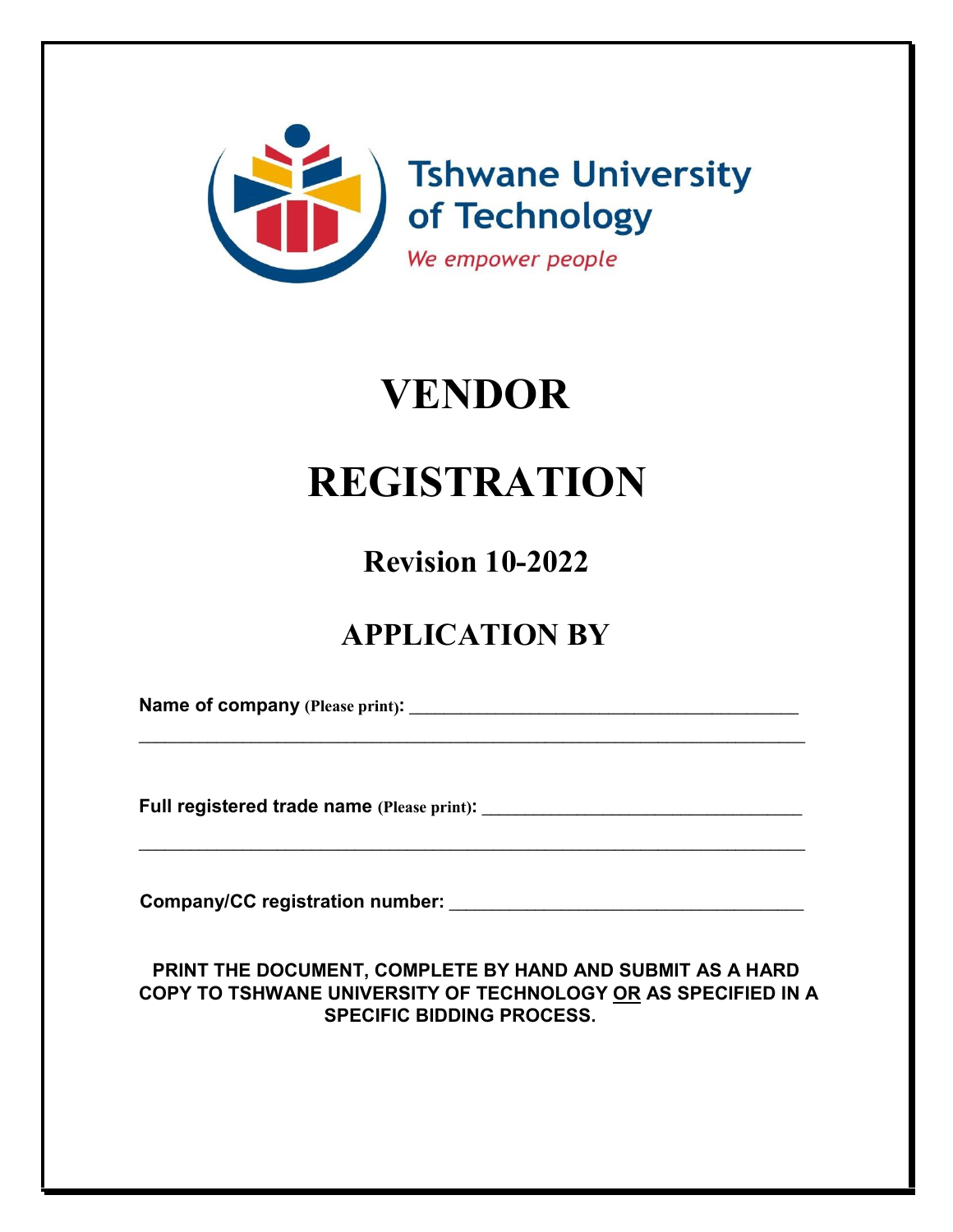

| <b>Supplier Database</b>                |
|-----------------------------------------|
| <b>Tshwane University of Technology</b> |

**These forms must be completed in full and submitted electronically to Ms Hentie Bekker, email address: BekkerH@tut.ac.za or otherwise specified in a bidding process.** 

> **All forms to be completed in black ink only Please PRINT so that all information is legible. Forms that are not readable or are incomplete will be rejected.**

> > **New Application: Yes No**

If **No,** please supply current TUT creditor number:

# **Are any of the Directors, Officers or Employees in your Organization a Tshwane University of Technology staff member? Yes** No

If **YES,** please provide detail (of TUT staff member/s):

| 1. Surname and initials (of staff member): |
|--------------------------------------------|
|                                            |

**2.** Surname and initials (of staff member): Staff number: | ||

# **Do any of the Directors, Officers or Employees of Tshwane University of Technology have a relationship to or interest in your Organization? Yes** No

If **YES,** please provide detail (of TUT staff member/s and relationship/interest):

- **1.** Surname and initials (of TUT staff member): Relationship/Interest: \_\_\_\_\_\_\_\_\_\_\_\_\_\_\_\_\_\_\_\_\_\_\_\_\_\_\_\_\_\_\_\_\_\_\_\_\_\_\_\_\_\_\_\_\_\_\_\_
- **2.** Surname and initials (of TUT staff member): \_\_\_\_\_\_\_\_\_\_\_\_\_\_\_\_\_\_\_\_\_\_\_\_\_\_\_\_\_\_\_\_ Relationship/Interest: **Example 2018**

# **PLEASE KEEP COPIES OF THE REGISTRATION FORM AND ALL DOCUMENTATION SUBMITTED FOR YOUR OWN RECORDS AS NO COPIES WILL BE MADE BY THE UNIVERSITY**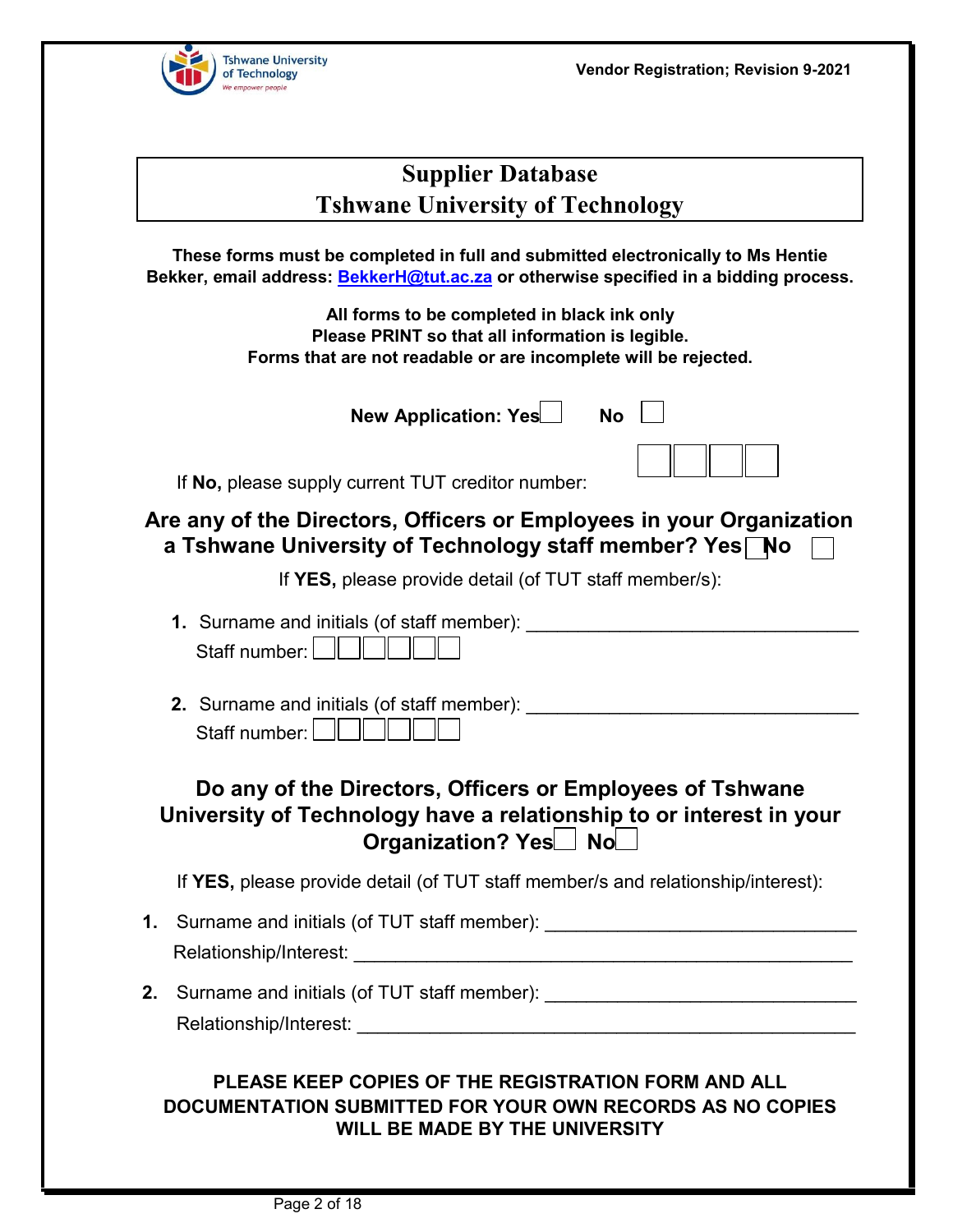

# **POINTS TO REMEMBER**

#### **COMPLETING VENDOR REGISTRATION APPLICATION FORM**

- **Mandatory fields**  Certain fields and documents are mandatory to certain business types only. Please ensure that all fields mandatory to your business type have been completed and if a field is not applicable to your business type, clearly mark it as N/A.
- **Required documentation –** Please refer to the attached table (following page) to determine the mandatory supporting documentation required for your business type. Please ensure that all copies of mandatory documents (certified copies where applicable) are attached.
- **Completion of questions –** Clearly state Yes, No or N/A to questions asked. Do not leave any Mandatory fields blank.
- **Certified documents –** Please ensure that a Commissioner of Oaths has certified the copy of your Identity document and Proof of Shareholding Certificates. The stamp of certification should be on the front of the document.
- **Copies of documents -** Please keep copies of the registration form and all supporting documentation submitted for your own records and ensure that all data is maintained and up to date on a continual basis. It is required from all applicants to update their detail every five years or as and when a change occurs.
- **Owners, Shareholders and Partners –** Please ensure that the percentage of ownership calculated up to 100% and that a field is completed for each of the business owners.
- **Certification of correctness –** Please ensure that the Certification of Correctness is signed and dated once all required documents and information have been attached and completed.
- **Collection points –** Completed registration forms and supporting documentation can be delivered to the address supplied herein.
- **Processing of registration –** Your completed registration will be processed and once verified, will be approved or rejected. The letter of confirmation of registration will be dispatched to the correspondence details supplied on page ten. Please note that this administration process will take a minimum of 5 working days. Once your registration has been included on the TUT Database your details will be accessible to the purchasing officers of TUT. Formal registration as a creditor of TUT shall only be done on placement of the first official order. A formal creditor number shall then be issued which shall have to be quoted in all future correspondence with the University.
- **Business opportunities –** Please note that registration on the TUT Supplier Database does not guarantee business opportunities. Inclusion of the name in a database does not in any way guarantee any persons, company, service provider, vendor, etc. any business from the Tshwane University of Technology. All procurement will be subjected to the Procurement- and Tender Policies of Tshwane University of Technology.
- **Amendments –** Please notify the Tshwane University of Technology Procurement Department immediately of any changes to the information submitted.
- **Queries –** Should you have any queries or if you require assistance completing the registration form, please contact the Procurement Department on **Tel: 012-382 6550** or bekkerh@tut.ac.za OR as specified in a bidding process.
- If a company has more than one office, each office must fill in a separate form unless the point of transaction is centralized in the company's head office.
- **Commodities –** Please note that the key facilities in the database are classified as commodities and each potential vendor must indicate the commodity/commodities in which it would like to register for RFQ's. A vendor shall only be allowed to register for the **maximum of four (4) commodity groups**.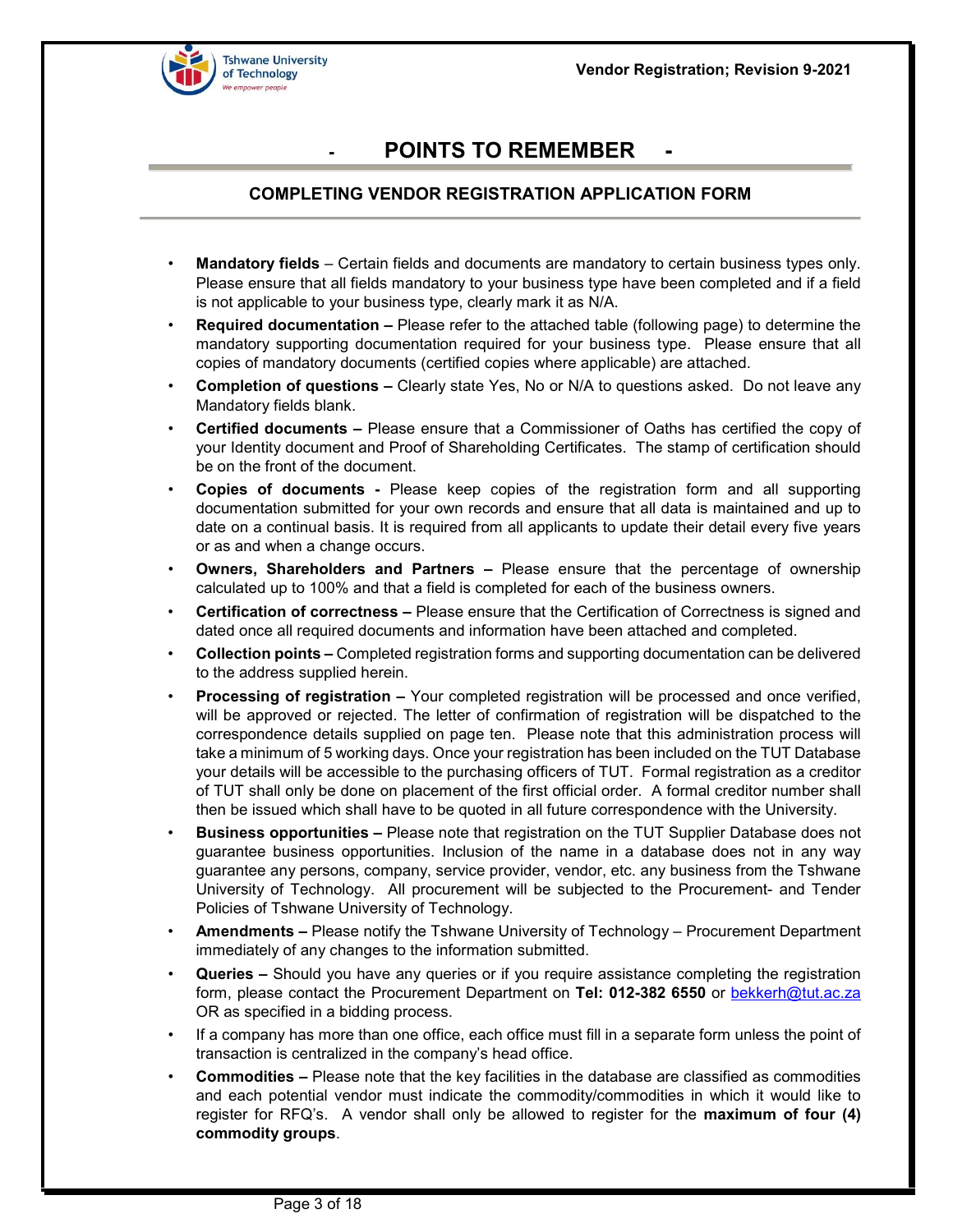

- **Transparency and Equality**  The main objective of this process is to enhance transparency and equality on the part of the University and to facilitate effective communication with its vendors.
- **Submission of Vendor Registration –** Applications must be e-mailed to bekkerh@tut.ac.za OR as specified in a bidding process; and must be fully completed with all the relevant documentation attached. It is a condition of bidding that a vendor's taxes must be in order or satisfactory arrangements must have been made with the Receiver of Revenue to meet his/her tax obligations. In bids where consortia/joint ventures/sub-contractors are involved, each party must submit a separate valid Tax Clearance Certificate.
- **Data Privacy Notice –** Tshwane University of Technology (TUT) is committed to safeguarding your personal information in line with the requirements of the *Protection of Personal Information Act No.4 of 2013 (POPIA)*. TUT confirms that any personal information collected in terms of this document shall be processed lawfully in compliance with POPIA. TUT will only process/use your personal information for the purposes set out in this form/document and in accordance with your data protection rights. The University may, if necessary, transfer and/or disclose your personal information to approved third parties or related agents to carry out its function according to the purpose for which the information is requested. Such disclosure shall always be subject to a written agreement concluded between the University and such third parties ("the recipient") obligating the recipient to comply with strict confidentiality and all the information security conditions and provisions as contained in POPIA. The third party may not use the personal information for any purpose other than as is expressly permitted.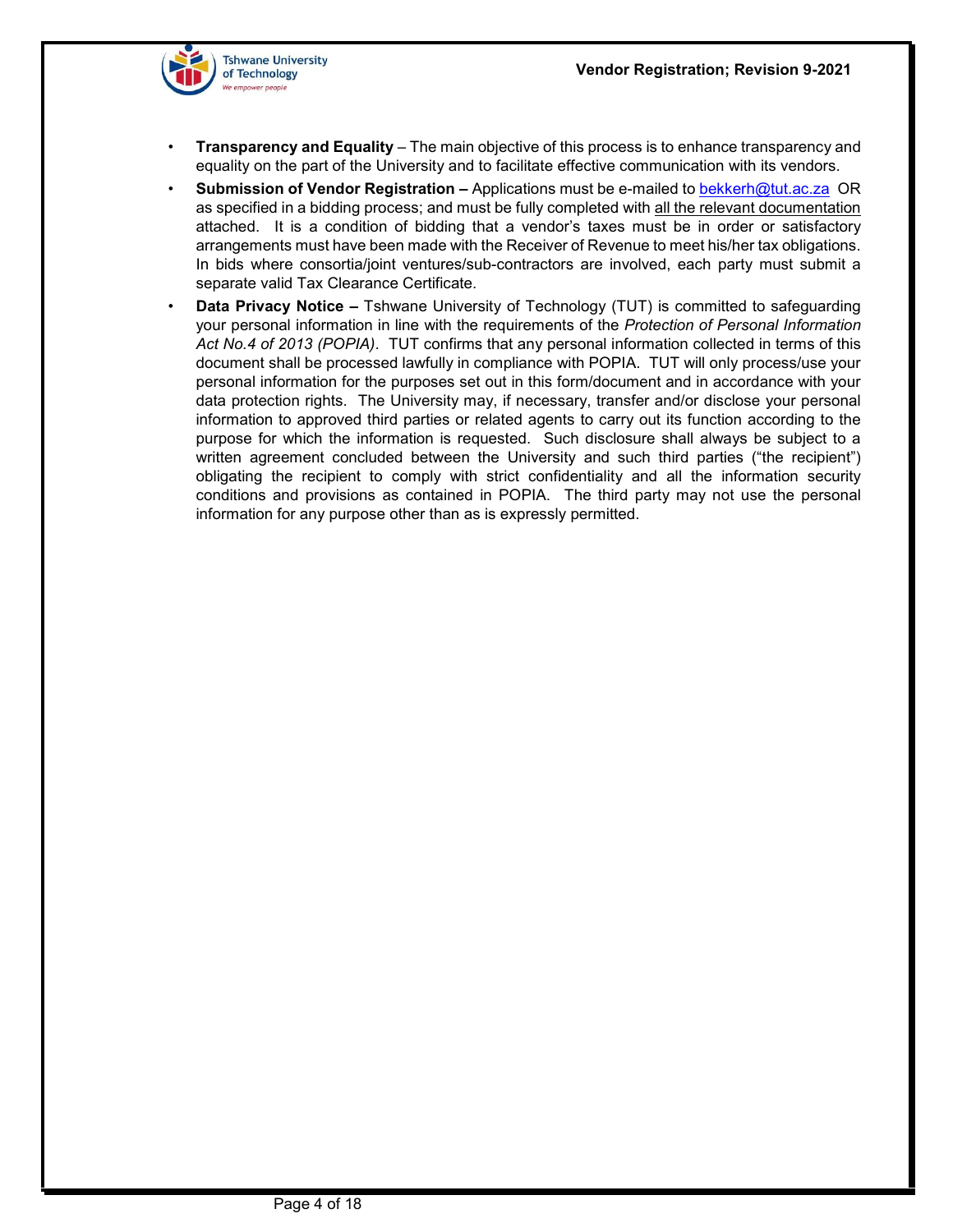

#### **PLEASE KEEP COPIES OF REGISTRATION FORM AND ALL DOCUMENTATION SUBMITTED**

| <b>CONTACT DETAILS</b>                                                                                                                                              |                                                                                                                                         |  |  |  |  |
|---------------------------------------------------------------------------------------------------------------------------------------------------------------------|-----------------------------------------------------------------------------------------------------------------------------------------|--|--|--|--|
| <b>Registrar of Close Corporations &amp; Companies</b><br>The Dti campus (Block F - Entfutfukweni)<br>77 Meintijes Street, Sunnyside, Pretoria<br>Tel: 0861 843 384 | Department of Labour (U.I.F certificates)<br>94 Church street, Pretoria<br>Tel: 012 337 1802                                            |  |  |  |  |
| City of Tshwane/Local Authority if not based in<br><b>Tshwane</b><br>HB Phillip Building, 320 Bosman Street, Pretoria.<br>012 337 4000                              | Department of Labour (Workman's Compensation)<br>Compensation House, Cnr Hamilton & Soutpansberg Rd, Pretoria<br>Tel: 012 319 9111 Tel: |  |  |  |  |
| <b>Receiver of Revenue (SARS)</b><br>c/o Schoeman & v.d. Walt Street, P.O. Box 436, Pretoria<br>0001<br>Tel: 012 317 2000                                           | <b>Security Service Industry Regulatory Authority</b><br>481 Belvedere Street, Arcadia<br>Tel: 012 337 5500                             |  |  |  |  |

# **COMMODITY GROUPS**

#### **PLEASE NOTE:**

# **Any vendor may only register for a maximum of four commodity groups**

| <b>Tick</b> | Cat<br><b>No</b> | <b>Description</b>                                      | <b>Tick</b> | Cat<br><b>No</b> | <b>Description</b>                                                | <b>Tick</b> | Cat<br><b>No</b> | <b>Description</b>                                                                   |
|-------------|------------------|---------------------------------------------------------|-------------|------------------|-------------------------------------------------------------------|-------------|------------------|--------------------------------------------------------------------------------------|
|             | 001              | Laboratory equipment                                    |             | 032              | Welding & Flame Cutting<br>Equipment                              |             | 063              | Catering & Events<br><b>Equipment Hire</b>                                           |
|             | 002              | Fasteners, Bolts,<br>Nuts, Rivets &<br>Washers          |             | 033              | Office Furniture,<br>Components &<br>Accessories                  |             | 064              | <b>Engineers &amp; Contractors</b>                                                   |
|             | 003              | Containers &<br>Packaging                               |             | 034              | Hospital, Medical &<br>Surgical Equipment &<br>Furniture          |             | 065              | Castors, Ladders, Trolleys<br>& Wheels                                               |
|             | 004              | <b>Bricks &amp; Blocks</b>                              |             | 035              | Outdoor & Pavement<br>Furniture                                   |             | 066              | Recreational & Sports<br>Requisites                                                  |
|             | 005              | Canteen, Kitchen &<br>Cooking equipment &<br>Appliances |             | 036              | Agricultural &<br>Horticultural<br>Equipment & Machinery          |             | 067              | Artwork, Crafts, Curios &<br>Gifts                                                   |
|             | 006              | Tableware.<br>Hollowware & Utensils                     |             | 037              | Compressors, Blowers &<br>Vacuum Equipment                        |             | 068              | Hygiene, Beauty &<br><b>Cosmetic Products</b>                                        |
|             | 007              | Sand, Soil, Cement &<br>Concrete                        |             | 038              | Air conditioners,<br>Ventilation. Fans &<br>Coolers               |             | 069              | Publications, Videos &<br>Films,<br>Books, Newspapers,<br>Magazines<br>& Periodicals |
|             | 008              | Home & Industrial<br><b>Fabrics &amp; Textiles</b>      |             | 039              | Furnaces, Kilns, Ovens<br>& industrial Dryers                     |             | 070              | Fresh Flowers, Plants &<br>Seeds                                                     |
|             | 009              | Clothing, Safety<br>Clothing & Footwear                 |             | 040              | Office Machines &<br>Equipment                                    |             | 071              | Medications &<br>Pharmaceuticals by<br><b>General Classification</b>                 |
|             | 010              | Cordage, Ropes,<br>Twines, String & Nets                |             | 041              | Machine Tools &<br>Accessories                                    |             | 072              | Financial, Insurance &<br><b>Legal Services</b>                                      |
|             | 011              | Electronic<br>Components &<br>Equipment                 |             | 042              | Radio, Television,<br>Audiovisual &<br>Communication<br>Equipment |             | 073              | Analysis, Inspection &<br><b>Evaluation Services</b>                                 |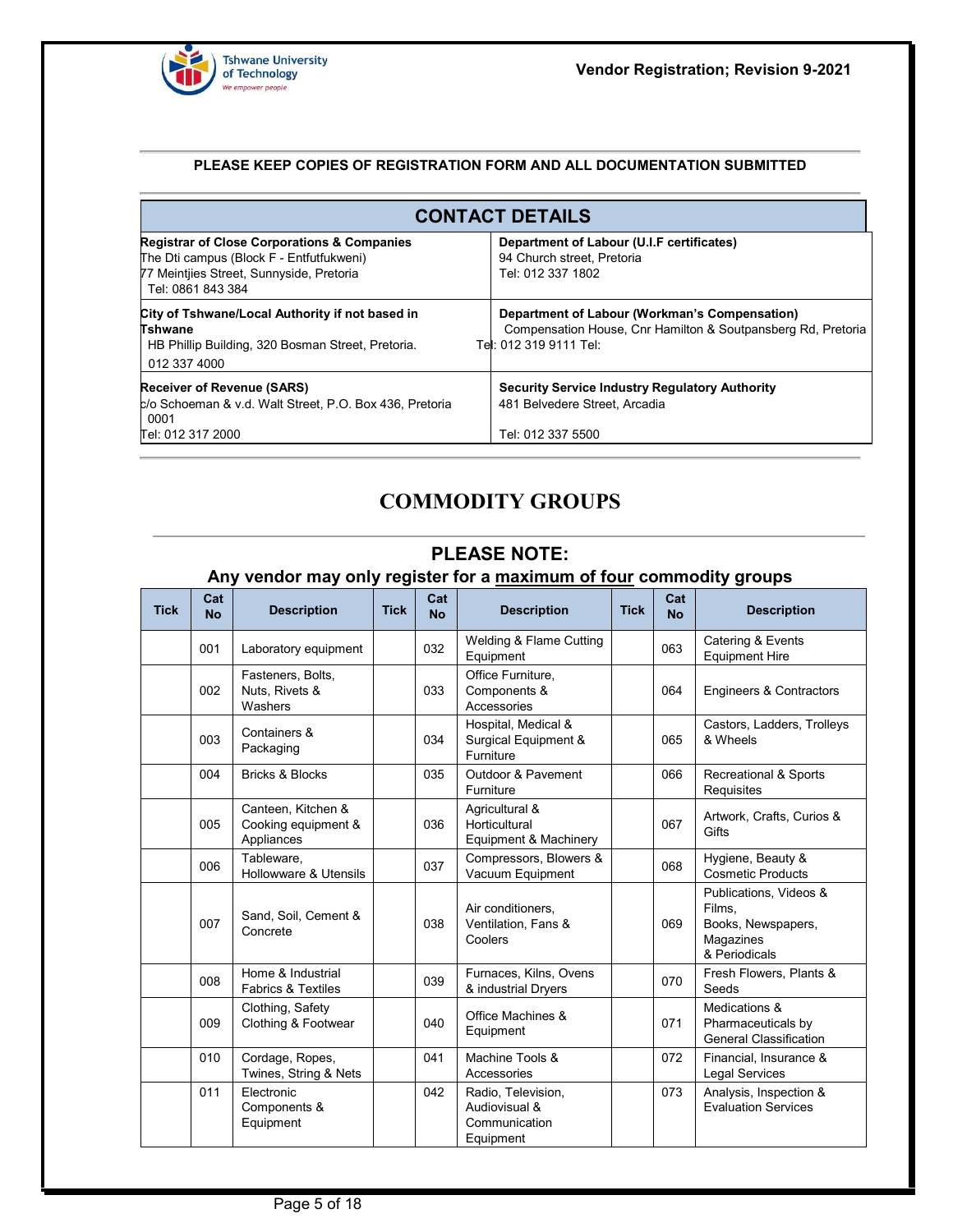

**Vendor Registration; Revision 9-2021**

|      | 012              | Computer Hardware &<br>Supplies                                 |             | 043              | Pumps, Engines, Spares<br>& Accessories                                                       |             | 074              | <b>Installation Services</b>                         |
|------|------------------|-----------------------------------------------------------------|-------------|------------------|-----------------------------------------------------------------------------------------------|-------------|------------------|------------------------------------------------------|
|      | 013              | Computer Software &<br>Solutions                                |             | 044              | Fertilizers                                                                                   |             | 075              | Maintenance & Repair<br>Services                     |
|      | 014              | Electric & Data Cable.<br>Wire & Equipment                      |             | 045              | <b>Animal Feeds</b>                                                                           |             | 076              | Manufacturing & processing<br>Services               |
|      | 015              | Electric Lamps,<br>Lighting &<br>Accessories                    |             | 046              | Transport Vehicles,<br>Trailers,<br>Motorcycles, Boats,<br>Aircraft &<br>Spares & Accessories |             | 077              | <b>Cleaning Services</b>                             |
|      | 016              | <b>General Electrical</b><br>Equipment & Parts                  |             | 047              | Washing, Scrubbing,<br>Cleaning Plant and<br>Supplies                                         |             | 078              | Administration &<br><b>Management Services</b>       |
| Tick | Cat<br><b>No</b> | <b>Description</b>                                              | <b>Tick</b> | Cat<br><b>No</b> | <b>Description</b>                                                                            | <b>Tick</b> | Cat<br><b>No</b> | <b>Description</b>                                   |
|      | 017              | Control, Process &<br>Measurement<br>Instrumentation            |             | 048              | Nails, Pins, Screws &<br><b>Staples</b>                                                       |             | 079              | Engineering & Related<br><b>Services</b>             |
|      | 018              | Test & Analysis<br>instrumentation                              |             | 049              | Fuels, Petrol, Oils &<br>Lubricants                                                           |             | 080              | <b>Advertising &amp; Marketing</b><br>Services       |
|      | 019              | Scopes, Lenses &<br><b>Optical Equipment</b>                    |             | 050              | Coatings, Waterproofing<br>& Paints                                                           |             | 081              | Consultants                                          |
|      | 020              | Security Equipment &<br>Requisites, Walling,<br>Fencing & Gates |             | 051              | Stationery                                                                                    |             | 082              | Communication, Publishing<br>& Printing Services     |
|      | 021              | Signs, Nameplates,<br>Notices & Labels                          |             | 052              | Steel, Pipes and Profiles                                                                     |             | 083              | <b>Consulting Engineers</b>                          |
|      | 022              | Engravers, Die-<br>Sinkers & Embossers                          |             | 053              | <b>Valves and Pressure</b><br>Vessels                                                         |             | 084              | <b>Chemicals &amp; Associated</b><br>Products        |
|      | 023              | <b>Insulation Products</b>                                      |             | 054              | Pest Control and<br>Cleaning materials                                                        |             | 085              | <b>Security Services</b>                             |
|      | 024              | Precious Stones and<br><b>Materials</b>                         |             | 055              | Adhesives                                                                                     |             | 086              | <b>Food Services</b>                                 |
|      | 025              | Building requisites,<br>fittings & Materials                    |             | 056              | <b>Heaters and Heating</b><br>Equipment                                                       |             | 087              | <b>Computer Related Services</b>                     |
|      | 026              | <b>Flooring Products</b>                                        |             | 057              | <b>Timbers and Timber</b><br>materials                                                        |             | 088              | Accommodation, Tourism &<br>Entertainment            |
|      | 027              | Sanitary ware &<br>Accessories                                  |             | 058              | Plant & Equipment Hire                                                                        |             | 089              | <b>Agricultural Services</b>                         |
|      | 028              | Sewing, Knitting &<br>Textile Machines &<br>Equipment           |             | 059              | Brush ware                                                                                    |             | 090              | Retailers & Wholesalers                              |
|      | 029              | Printing, Marking,<br>Engraving & Labeling<br>Equipment         |             | 060              | Power Tools &<br>Accessories                                                                  |             | 091              | Government Services -<br>National, Local & Municipal |
|      | 030              | <b>Printing Supplies</b>                                        |             | 061              | Hand Tools &<br>Accessories                                                                   |             |                  | Other (Please specify):                              |
|      | 031              | <b>General Foodstuffs</b>                                       |             | 062              | Transport Hire &<br><b>Transport and Cartage</b><br>Services                                  |             | 092              |                                                      |

| <b>Documents Attached</b>                      | <b>Please tick box</b> |           |     |  |  |  |
|------------------------------------------------|------------------------|-----------|-----|--|--|--|
|                                                | <b>Yes</b>             | <b>No</b> | N/A |  |  |  |
| Workman's Compensation Certificate (Certified) |                        |           |     |  |  |  |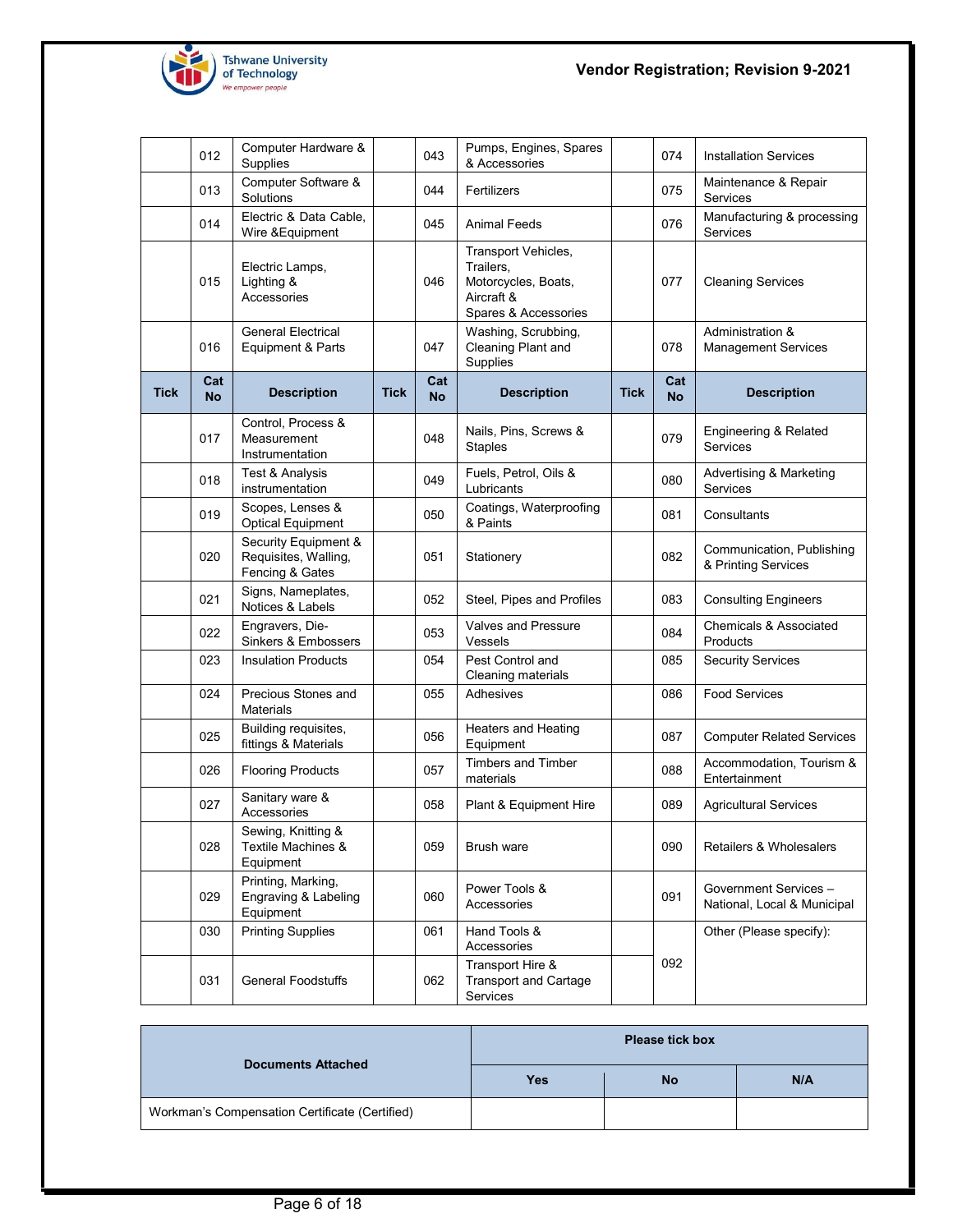

| VAT 103 (Certified)                                                                                                                |  |  |
|------------------------------------------------------------------------------------------------------------------------------------|--|--|
| P.A.Y.E./SDL/UIF (EMP103) (Certified)                                                                                              |  |  |
| Company Registration Document (Certified)                                                                                          |  |  |
| Proof of Ownership/Shareholder certificate (Certificate)                                                                           |  |  |
| Tax Clearance Certificate (Original)                                                                                               |  |  |
| Proof of Banking Document                                                                                                          |  |  |
| Three (3) months Bank Statements                                                                                                   |  |  |
| Disability Documents (Certified)                                                                                                   |  |  |
| Security Officer's Board registration (Certified)                                                                                  |  |  |
| <b>Municipal Account</b>                                                                                                           |  |  |
| Labour Broker                                                                                                                      |  |  |
| Company Profile with Organogram                                                                                                    |  |  |
| Joint Venture Agreement/s                                                                                                          |  |  |
| <b>B-BBEE CERTIFICATE - COMPULSORY</b>                                                                                             |  |  |
| Please note: Proof of documents for all of those above are required to ensure successful registration on the Supplier Database. In |  |  |

*event of a document not being required please tick the N/A box.* 

### **1. COMPANY REGISTRATION DOCUMENTS**

*NB. DOCUMENTARY PROOF MUST BE PROVIDED WHERE APPLICALE (Please mark N/A if not applicable.)* **NB: All fields marked with \* are mandatory. Fields marked with # are to be completed only if applicable** 

**1.1 COMPANY TYPE \*** (NB. Documentary Proof of Registration must be provided)

| <b>PUBLIC COMPANY LTD</b>        | CERTIFIED COPY OF CERTIFICATE OF INCORPORATION<br>$(CM_3)$ |
|----------------------------------|------------------------------------------------------------|
| <b>PRIVATE COMPANY (PTY) LTD</b> | CERTIFIED COPY OF CERTIFICATE OF INCORPORATION<br>$(CM_3)$ |
| <b>CLOSE CORPORATION CC</b>      | CERTIFIED COPY OF CK1 DOCUMENT OR CK2 IF<br>APPI ICABI F   |
| <b>SOLE PROPRIETOR</b>           | CERTIFIED COPY OF REGISTRATION<br><b>DOCUMENT</b>          |
| <b>PARTNERSHIP</b>               | <b>CERTIFIED COPY OF</b><br>PARTNERSHIP AGREEMENT          |
| <b>BUSINESS TRUST</b>            | <b>CERTIFIED COPY OF</b><br>REGISTRATION DOCUMENT          |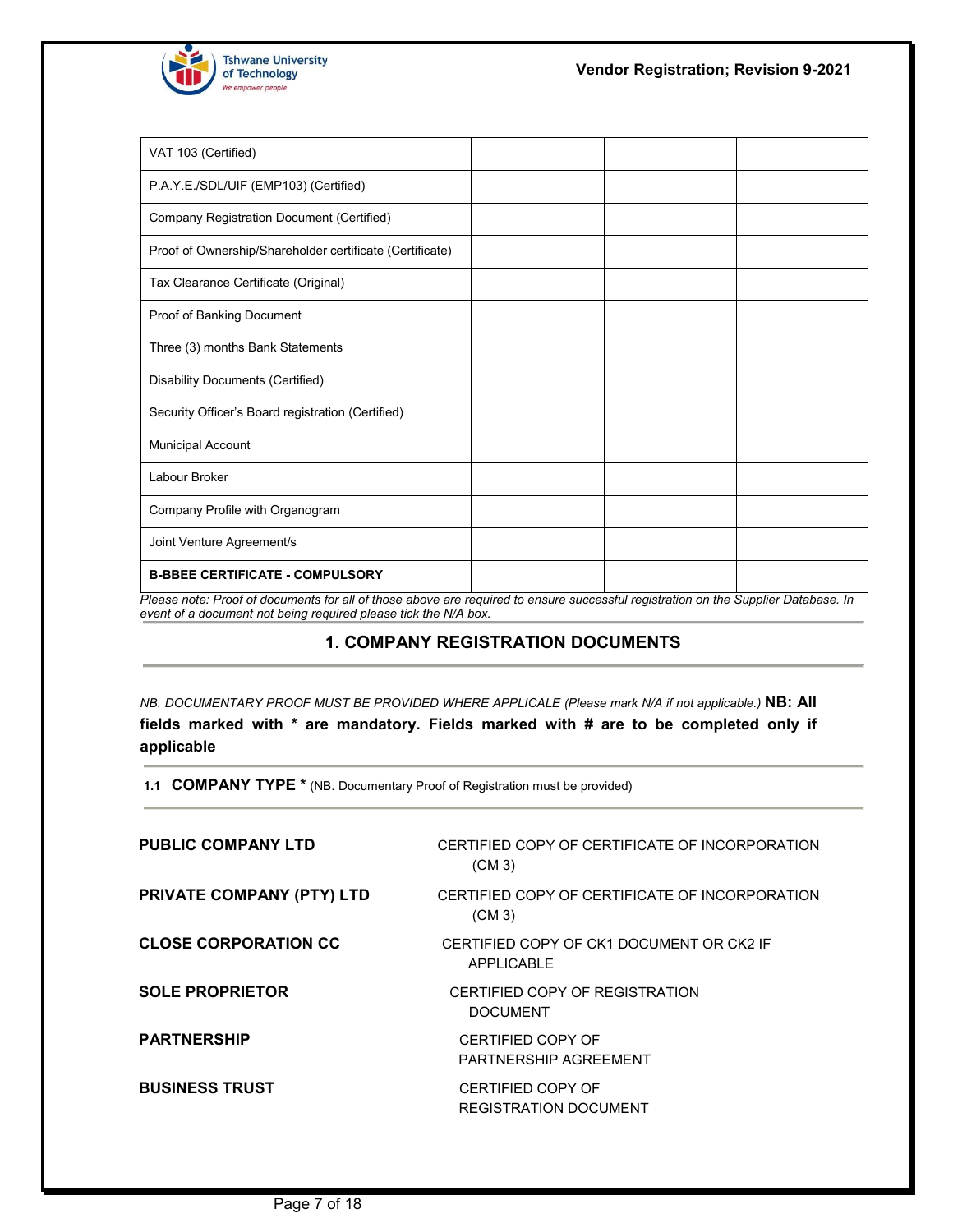

| <b>OTHER (If Joint Venture)</b><br>CERTIFIED COPY OF REGISTRATOONMENST                                      |      |
|-------------------------------------------------------------------------------------------------------------|------|
| <b>Company</b> or CC number<br>Not applicable to all companies, please specify if N/A.                      |      |
| Did you attach your company Registration document?                                                          | IN/A |
| <b>1.2 PROOF OF SHAREHOLDING *</b>                                                                          |      |
| CERTIFIED COPIES of Shareholders certificates or CC members share allocation documents must be<br>supplied. |      |
| Not applicable to all companies, please specify if N/A.                                                     |      |
|                                                                                                             | IN/A |
| <b>1.3 PROOF OF BANKING DETAIL *</b>                                                                        |      |
| Current bank statement or copy of cancelled cheque.                                                         |      |
| Did you attach your proof of banking detail?                                                                | IN/A |
| <b>1.4 VAT REGISTRATION #</b>                                                                               |      |
| <b>VAT Registration Number</b><br>Did you attach your proof of shareholders documents?                      |      |
| If you qualify for VAT exemption, please attach confirmation of VAT exemption.                              |      |
| Not applicable to all companies, please specify if N/A                                                      |      |
| Did you attach proof of your VAT registration (VAT 103)?                                                    |      |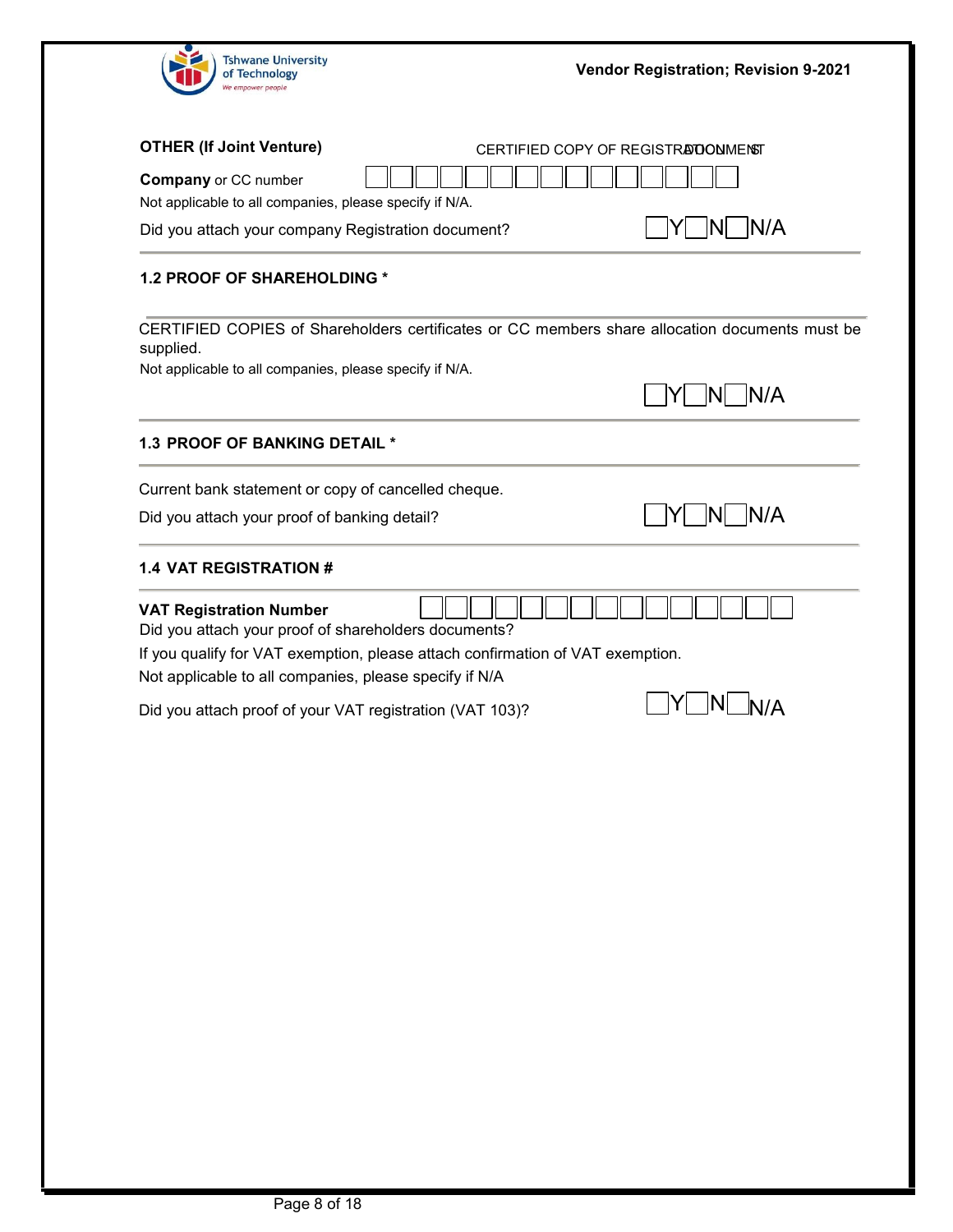

 $\neg Y \Box N \Box N / A$ 

**only if** 

## **NB: All fields marked with \* are mandatory. Fields marked with # are to be completed applicable**

#### **1.5 P.A.Y.E. REGISTRATION #**

Not applicable to all companies, please specify if N/A

Did you attach proof of your P.A.Y.E. registration?

#### 1.6 UNEMPLOYMENT INSURANCE FUND REGISTRATION #

| <b>U.I.F Number</b>                                                    |      |
|------------------------------------------------------------------------|------|
| Not applicable to all companies, please specify if N/A                 |      |
| Did you attach proof of your UIF registration?                         | IN/A |
| <b>WORKMAN'S COMPENSATION FUND REGISTRATION #</b>                      |      |
| Workman's Compensation Fund No.                                        |      |
| Not applicable to all companies, please specify if N/A                 |      |
| Did you attach proof of your Workman's Compensation Fund registration? |      |
| <b>1.8 SECURITY OFFICERS BOARD REGISTRATION #</b>                      |      |
| Security officers board registration no.                               |      |
| Not applicable to all companies, please specify if N/A                 |      |
| Did you attach proof of your Security Officers Board Registration?     |      |

#### 1.9 DISABILITY #

Not applicable to all companies, please specify if N/A  $\neg Y \Box N \Box N/A$ Did you attach proof of your disability?

#### $1.10$ **INCOME TAX REGISTRATION #**

| <b>Income Tax Registration number</b>                  |  |  |                                                                                             |  | . |
|--------------------------------------------------------|--|--|---------------------------------------------------------------------------------------------|--|---|
| Not applicable to all companies, please specify if N/A |  |  |                                                                                             |  |   |
| Did you attach proof of your Income Tax Registration?  |  |  | $\begin{array}{ c c c c c } \hline & \text{Y} & \text{N} & \text{N/A} \ \hline \end{array}$ |  |   |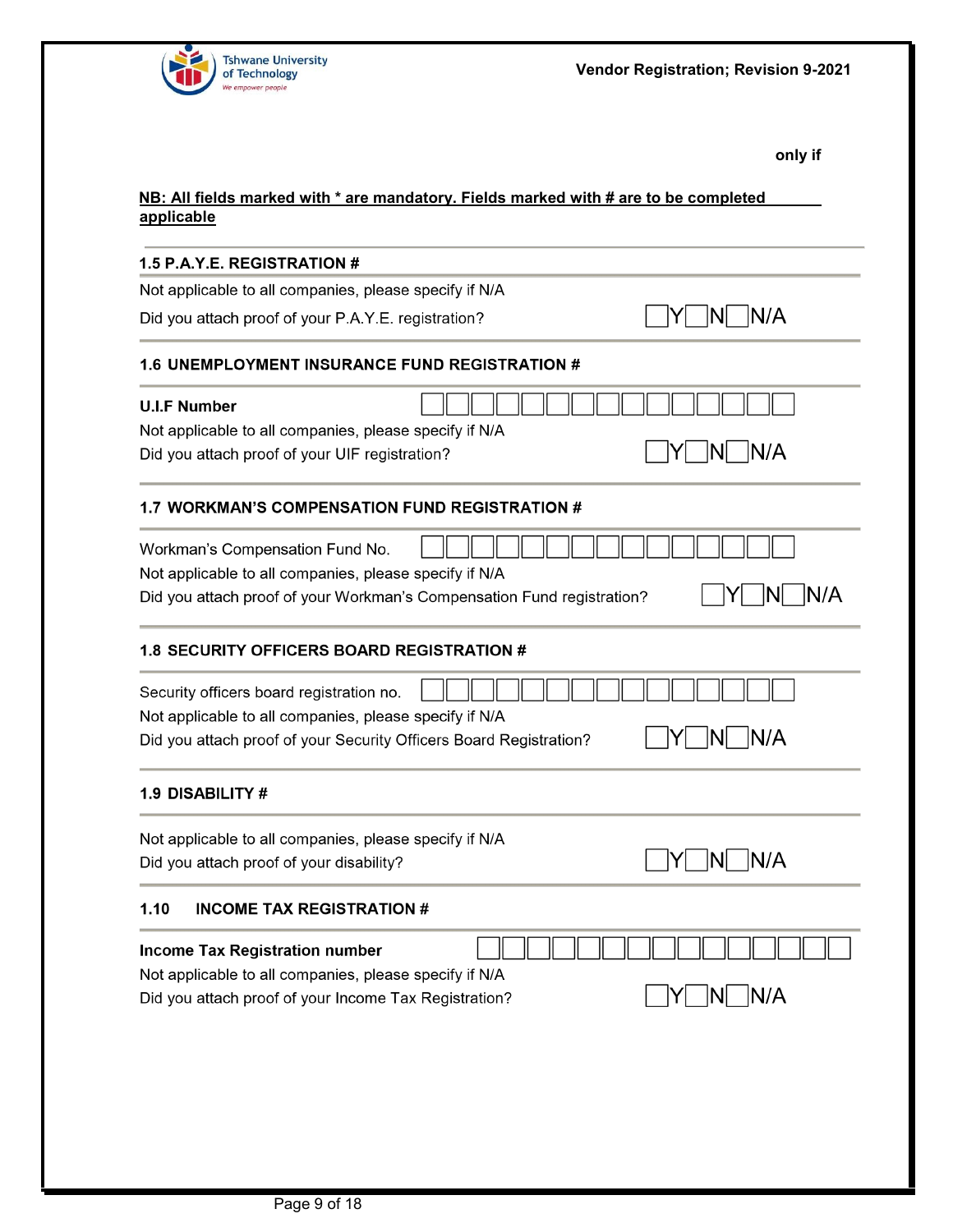

 $\neg Y \Box N \Box N/A$ 

#### **NB: All fields marked with \* are mandatory. Fields marked with # are to be completed only if applicable**

#### **NB: All fields marked with \* are mandatory. Fields marked with # are to be completed** applicable

#### $1.11$ **TAX CLEARANCE CERTIFICATE \***

|                       | Original of valid Tax Clearance Certificate must be supplied |                                            |
|-----------------------|--------------------------------------------------------------|--------------------------------------------|
|                       | Did you attach a valid Tax Clearance Certificate?            | IN/A                                       |
|                       |                                                              |                                            |
| 1.12                  | <b>CIDB REGISTRATION #</b>                                   |                                            |
|                       | <b>CRS Registration number</b>                               |                                            |
|                       | <b>Current CIDB Grading</b>                                  |                                            |
|                       | Not applicable to all companies, please specify if N/A       |                                            |
|                       | Did you attach proof of your CIDB Registration?              | IN/A                                       |
|                       |                                                              |                                            |
| 1.13                  | <b>NHBRC REGISTRATION #</b>                                  |                                            |
|                       | <b>NHBRC Registration number</b>                             |                                            |
|                       | Not applicable to all companies, please specify if N/A       |                                            |
|                       | Did you attach proof of Registration?                        | $\overline{N}$ $\overline{N}/\overline{A}$ |
| 1.14                  | <b>TRANSPORT OPERATORS #</b>                                 |                                            |
| <b>PDP Permit No.</b> |                                                              |                                            |

Not applicable to all companies, please specify if N/A Did you attach a copy of your PDP Permit?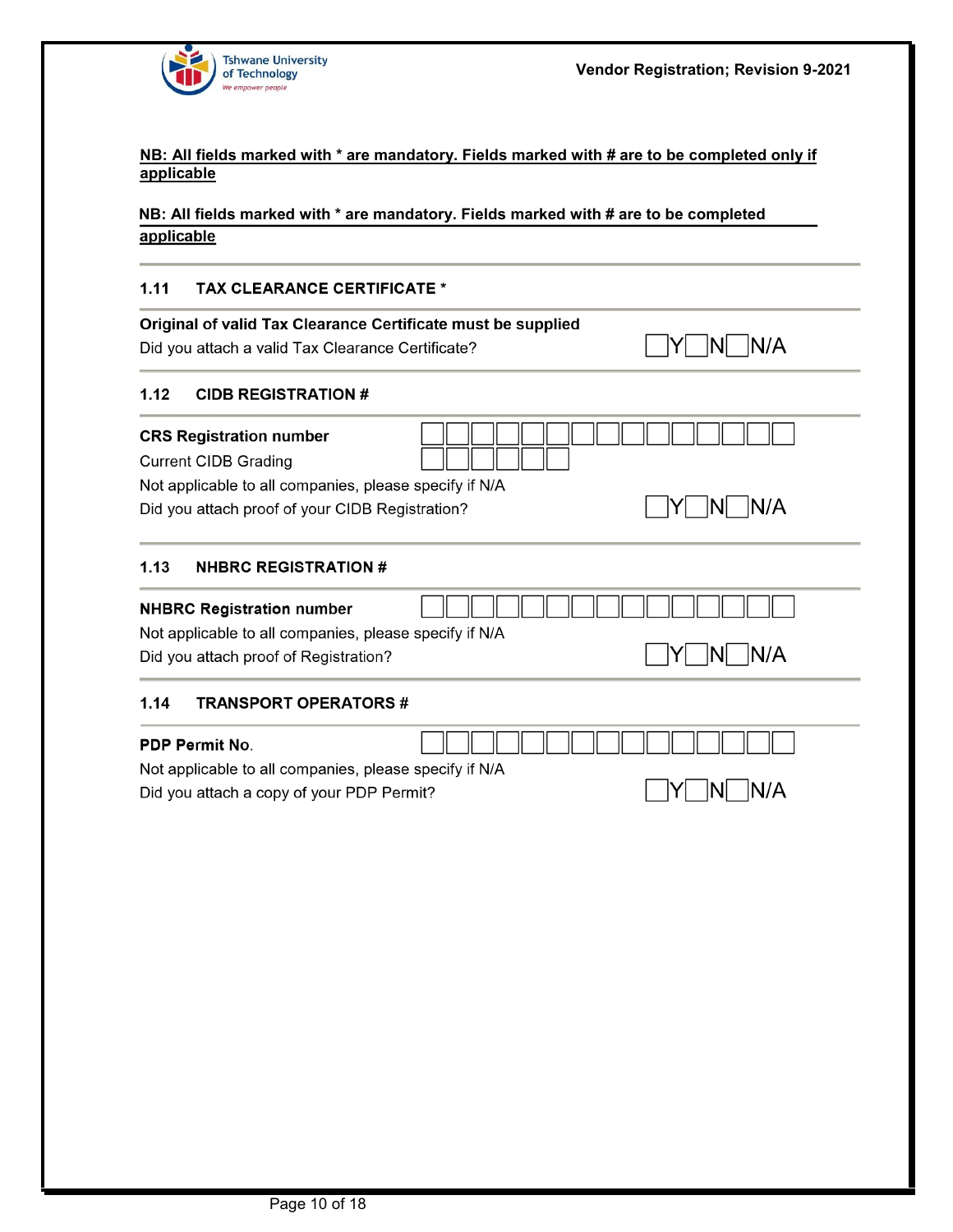

**only if** 

| 2. BUSINESS PARTICULARS *                                                  |  |
|----------------------------------------------------------------------------|--|
| 2.1 Name of Business*                                                      |  |
|                                                                            |  |
|                                                                            |  |
| 2.2 Physical address *                                                     |  |
|                                                                            |  |
|                                                                            |  |
| City<br>Code                                                               |  |
| Province                                                                   |  |
| 2.3 Postal address *                                                       |  |
|                                                                            |  |
|                                                                            |  |
| City<br>Code                                                               |  |
| Province                                                                   |  |
| 2.4 Telephone Number. *                                                    |  |
|                                                                            |  |
| 2.5 Fax Number. *                                                          |  |
|                                                                            |  |
| 2.6 Cell Number. *                                                         |  |
|                                                                            |  |
| 2.7 E-Mail Address. *                                                      |  |
|                                                                            |  |
| 2.8 Web-Page Address. *                                                    |  |
|                                                                            |  |
| 2.9 How would you like to receive your correspondence from us? *<br>E-Mail |  |
| Post<br>Fax                                                                |  |
| 2.10 Correspondence Address *                                              |  |
|                                                                            |  |
| City<br>Code                                                               |  |
| Province                                                                   |  |
| 2.11 Contact Person for correspondence as per 2.10                         |  |
| Title<br>Name                                                              |  |
| Surname                                                                    |  |
|                                                                            |  |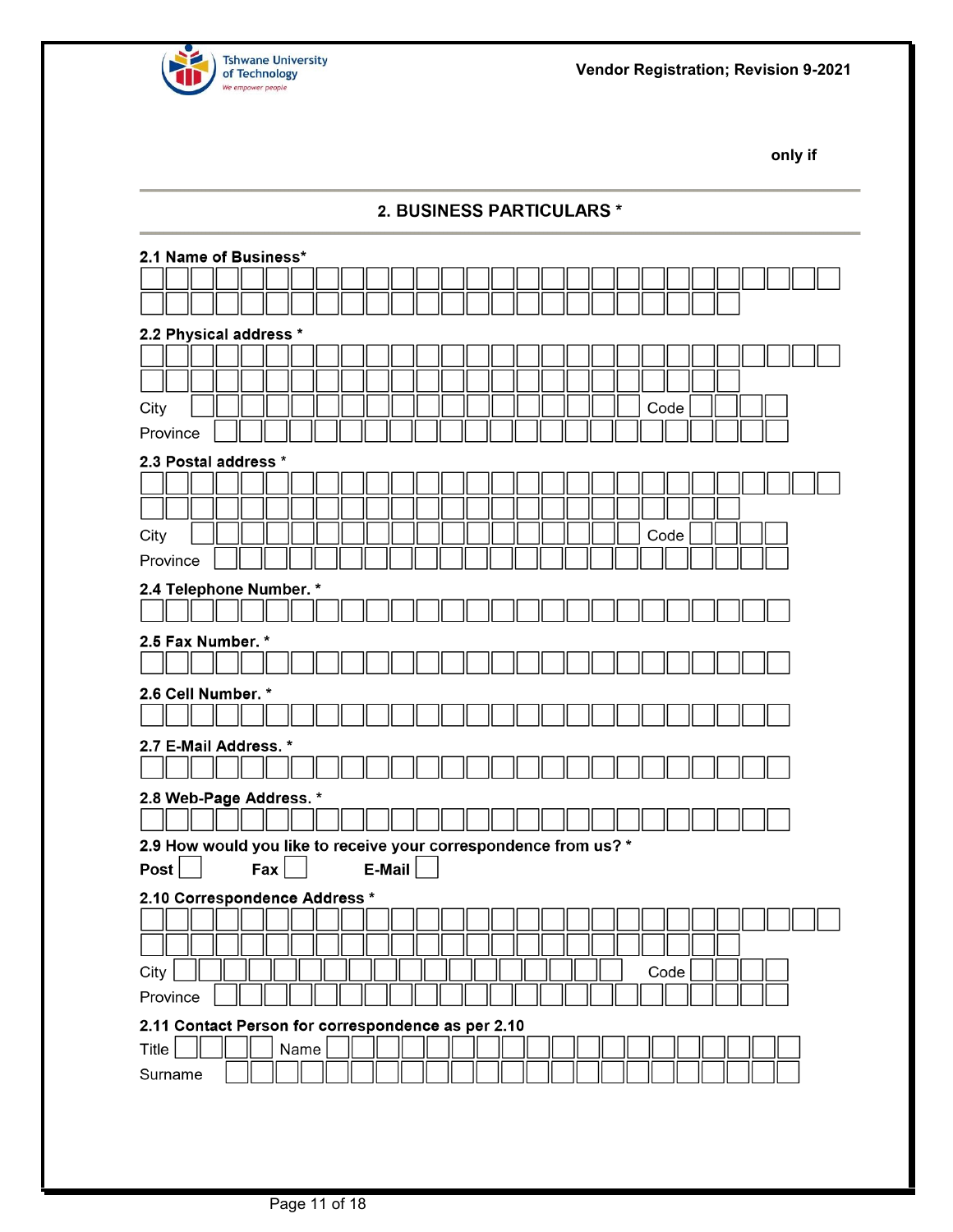

#### 3. SALES AND ACCOUNTS DEPARTMENT \*

#### 3.1 Sales Department #

| <b>Contact Name</b>                                                                     |  |   |                                  |  |                                                                            |         |  |  |               |                     |                        |       |  |
|-----------------------------------------------------------------------------------------|--|---|----------------------------------|--|----------------------------------------------------------------------------|---------|--|--|---------------|---------------------|------------------------|-------|--|
| Cell No                                                                                 |  |   |                                  |  |                                                                            |         |  |  |               |                     |                        |       |  |
| <b>E-Mail Address</b>                                                                   |  |   |                                  |  |                                                                            |         |  |  |               |                     |                        |       |  |
| Telephone                                                                               |  |   |                                  |  | Fax                                                                        |         |  |  |               |                     |                        |       |  |
|                                                                                         |  |   |                                  |  |                                                                            |         |  |  |               |                     |                        |       |  |
| 3.2 Accounts Department *                                                               |  |   |                                  |  |                                                                            |         |  |  |               |                     |                        |       |  |
| <b>Contact Name</b>                                                                     |  |   |                                  |  |                                                                            |         |  |  |               |                     |                        |       |  |
| Cell No                                                                                 |  |   |                                  |  |                                                                            |         |  |  |               |                     |                        |       |  |
| <b>E-Mail Address</b>                                                                   |  |   |                                  |  |                                                                            |         |  |  |               |                     |                        |       |  |
| Telephone                                                                               |  |   |                                  |  | Fax                                                                        |         |  |  |               |                     |                        |       |  |
|                                                                                         |  |   |                                  |  |                                                                            |         |  |  |               |                     |                        |       |  |
|                                                                                         |  |   |                                  |  | <b>4. CORE BUSINESS OPERATION *</b>                                        |         |  |  |               |                     |                        |       |  |
|                                                                                         |  |   |                                  |  |                                                                            |         |  |  |               |                     |                        |       |  |
| (Mark with X in applicable fields)                                                      |  |   |                                  |  |                                                                            |         |  |  |               |                     |                        |       |  |
| Primary Contractor                                                                      |  |   |                                  |  | Sub-Contractor (Less than 25% gene-<br>rated turnover as prime contractor) |         |  |  |               |                     | Labour-only Contractor |       |  |
| Supplier                                                                                |  |   | Manufacturer                     |  |                                                                            |         |  |  | Labour Agency |                     |                        |       |  |
|                                                                                         |  |   |                                  |  |                                                                            |         |  |  |               |                     |                        |       |  |
| Professional Services                                                                   |  |   | <b>Training Service Provider</b> |  | Education, Development &                                                   |         |  |  |               | Construction (CIDB) |                        |       |  |
|                                                                                         |  |   |                                  |  |                                                                            |         |  |  |               |                     |                        |       |  |
|                                                                                         |  |   |                                  |  |                                                                            |         |  |  |               |                     |                        |       |  |
|                                                                                         |  |   |                                  |  |                                                                            |         |  |  |               |                     |                        |       |  |
|                                                                                         |  |   |                                  |  |                                                                            |         |  |  |               |                     |                        |       |  |
|                                                                                         |  |   |                                  |  | 5. ANNUAL AVERAGE TURNOVER *                                               |         |  |  |               |                     |                        |       |  |
| Indicate annual average turnover excluding Value Added Tax during the past three years: |  |   |                                  |  |                                                                            |         |  |  |               |                     |                        |       |  |
|                                                                                         |  | R |                                  |  |                                                                            |         |  |  |               |                     |                        |       |  |
| Indicate total gross asset value (fixed property excluded):                             |  |   |                                  |  |                                                                            |         |  |  |               |                     |                        |       |  |
|                                                                                         |  |   |                                  |  |                                                                            |         |  |  |               |                     |                        |       |  |
|                                                                                         |  | R |                                  |  |                                                                            |         |  |  |               |                     |                        |       |  |
| Indicate number of permanent employees                                                  |  |   |                                  |  |                                                                            | $0 - 5$ |  |  | $6 - 50$      |                     |                        | $51+$ |  |
| Note: Certified copy of shareholder certificates or proof of ownership must be supplied |  |   |                                  |  |                                                                            |         |  |  |               |                     |                        |       |  |
|                                                                                         |  |   |                                  |  |                                                                            |         |  |  |               |                     |                        |       |  |
|                                                                                         |  |   |                                  |  |                                                                            |         |  |  |               |                     |                        |       |  |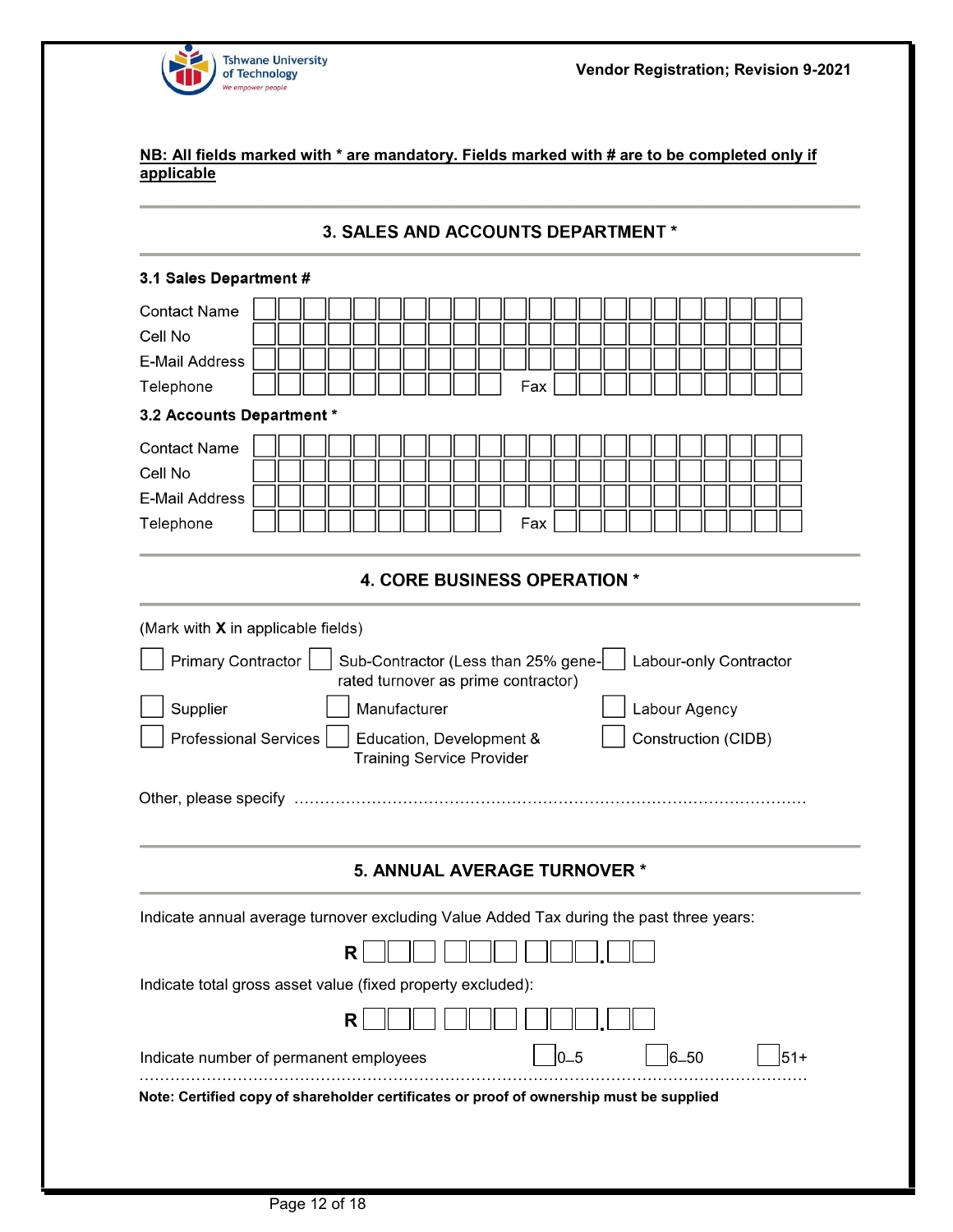

#### *(Multiple copies of this page may be submitted if required)*

**10.1 Complete the following for the shareholders who are actively involved in the management and daily business operation of the business**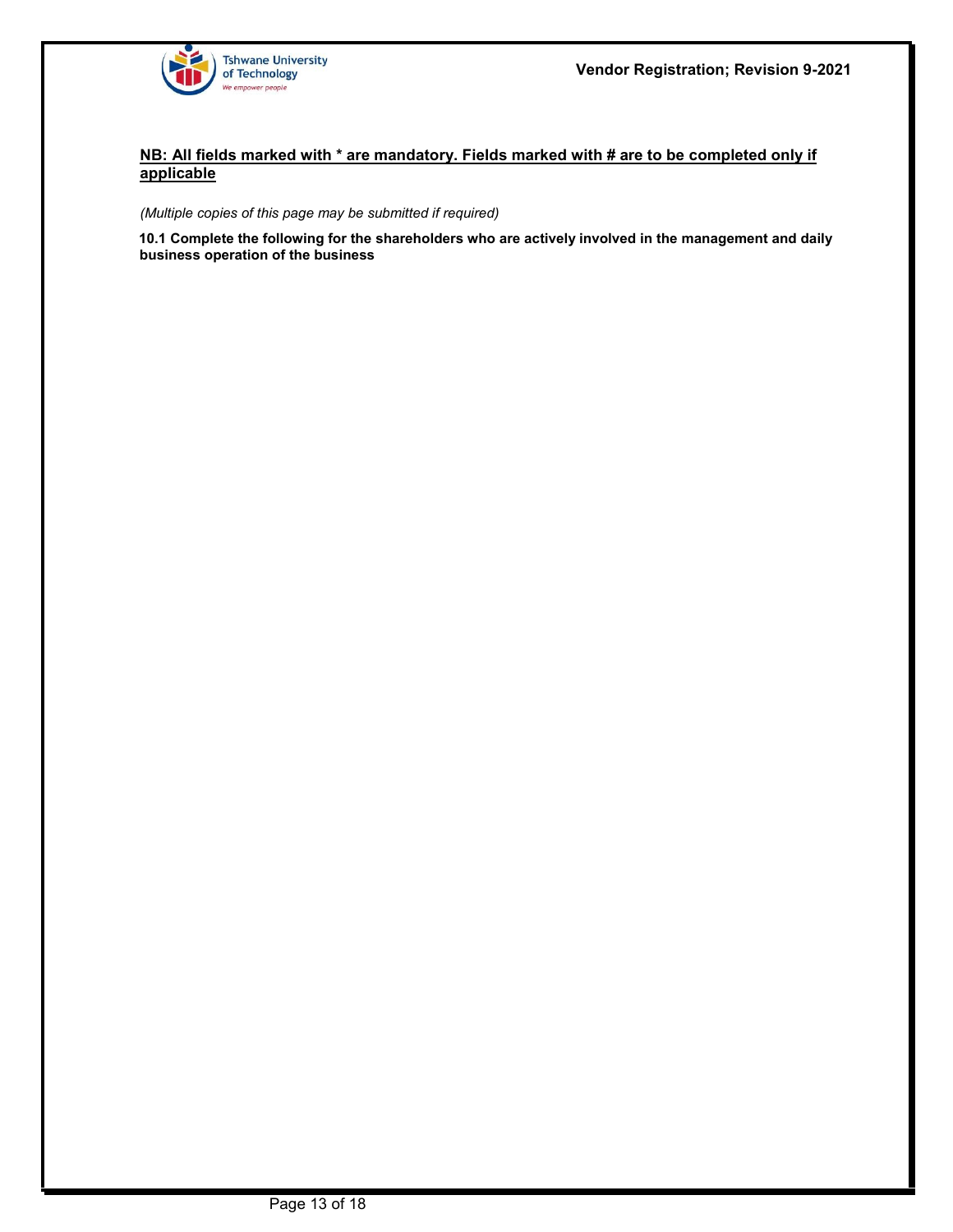

| <b>First Name</b>                                                                                                                                                                                        |
|----------------------------------------------------------------------------------------------------------------------------------------------------------------------------------------------------------|
| Surname                                                                                                                                                                                                  |
| <b>Identification Number</b>                                                                                                                                                                             |
| $\%$<br>Percentage of Share                                                                                                                                                                              |
| <b>HDI Status</b><br>Gender<br>Capacity                                                                                                                                                                  |
| Disabled (a permanent impairment of a physical, intellectual or sensory functions resulting<br>in restricted or lack of ability to perform in a manner considered normal for a human being)<br>Yes<br>No |
| Were you a South African citizen on or before 26 <sup>th</sup> April 1994?<br>Yes<br>No                                                                                                                  |
| Are you actively involved in the management and the daily business operation<br>of the business?<br>No<br>Yes<br>(Please provide a written breakdown e.g. company profile)                               |
| <b>First Name</b>                                                                                                                                                                                        |
| Surname                                                                                                                                                                                                  |
| <b>Identification Number</b>                                                                                                                                                                             |
| $\%$<br>Percentage of Share                                                                                                                                                                              |
| <b>HDI Status</b><br>Capacity<br>Gender                                                                                                                                                                  |
| Disabled (a permanent impairment of a physical, intellectual or sensory functions resulting                                                                                                              |
| in restricted or lack of ability to perform in a manner considered normal for a human being)<br>Yes<br>No<br>Were you a South African citizen on or before 26 <sup>th</sup> April 1994?                  |
| No<br>Yes<br>Are you actively involved in the management and the daily business operation<br>of the business?<br>Yes<br>No<br>(Please provide a written breakdown e.g. company profile)                  |
|                                                                                                                                                                                                          |
| <b>First Name</b><br>Surname                                                                                                                                                                             |
| Identification Number                                                                                                                                                                                    |
| Percentage of Share                                                                                                                                                                                      |
| %<br><b>HDI Status</b><br>Capacity<br>Gender                                                                                                                                                             |
| Disabled (a permanent impairment of a physical, intellectual or sensory functions resulting<br>in restricted or lack of ability to perform in a manner considered normal for a human being)<br>Yes<br>No |
| Were you a South African citizen on or before 26 <sup>th</sup> April 1994?                                                                                                                               |
| Yes<br>No<br>Are you actively involved in the management and the daily business operation<br>of the business?<br>Yes<br>No<br>(Please provide a written breakdown e.g. company profile)                  |

### **6. CERTIFICATION OF CORRECTNESS OF INFORMATION SUPPLIED IN THIS**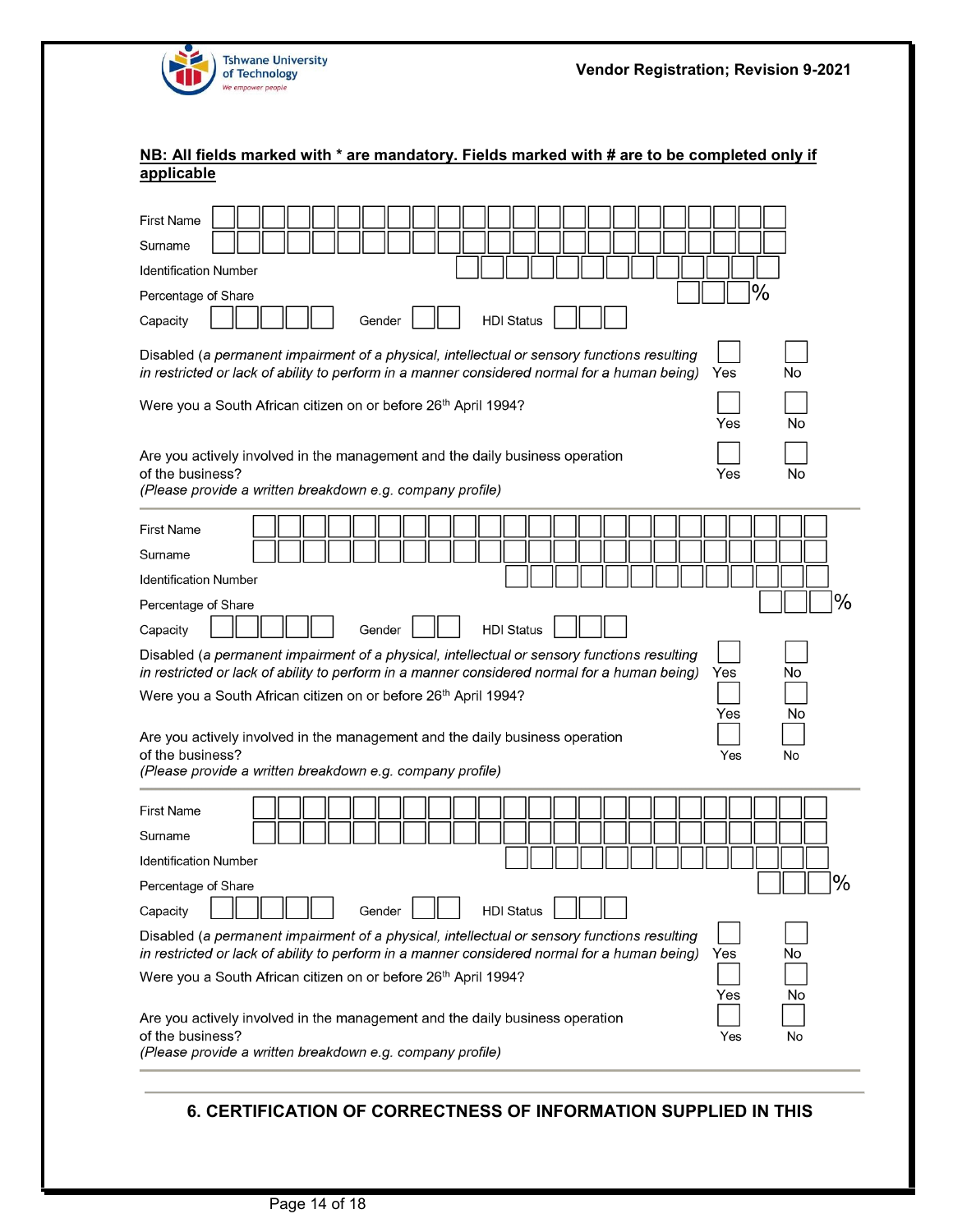

### **DOCUMENT \***

I/We the undersigned am/are duly authorized to do it on behalf of the firm, hereby certify that:

- 1. The information supplied is correct.
- 2. All copies of relevant information are attached.
- 3. The HDI points claimed are correct and based on owners/shareholders who are actively involved in the day to day management of the enterprise.
- 4. I take note that payment will be effected 30 days after delivery was accepted if delivered with an original invoice.
- 5. If I am classified as a dependent service provider/labour broker as stated in the fourth schedule of the Income Tax Act I hereby authorize the University to deduct P.A.Y.E. and supply me with a yearly IRP 30 (only if no valid Labour Broker Certificate can be supplied).

| Signature of authorized person               |  | Date |  |
|----------------------------------------------|--|------|--|
| <b>Personal information in block letters</b> |  |      |  |
| Name                                         |  |      |  |
| Surname                                      |  |      |  |
| Telephone No                                 |  |      |  |
| Capacity                                     |  |      |  |
| ON BEHALF OF<br>(Supplier's name)            |  |      |  |

# **7. AUTHORISATION FOR ELECTRONIC TRANSFER OF FUNDS (EFT) TO VENDOR'S BANK ACCOUNT**

#### PLEASE COMPLETE IN BLOCK LETTERS Surname/Company name First Names/Company of Account Holder Address Telephone Fax Mobile E-mail Bank **Branch Bank Account Branch Number** Type of Account Cheque (attach cancelled cheque as proof) Savings (attach bank statement as proof) Transmission (attach bank statement as proof)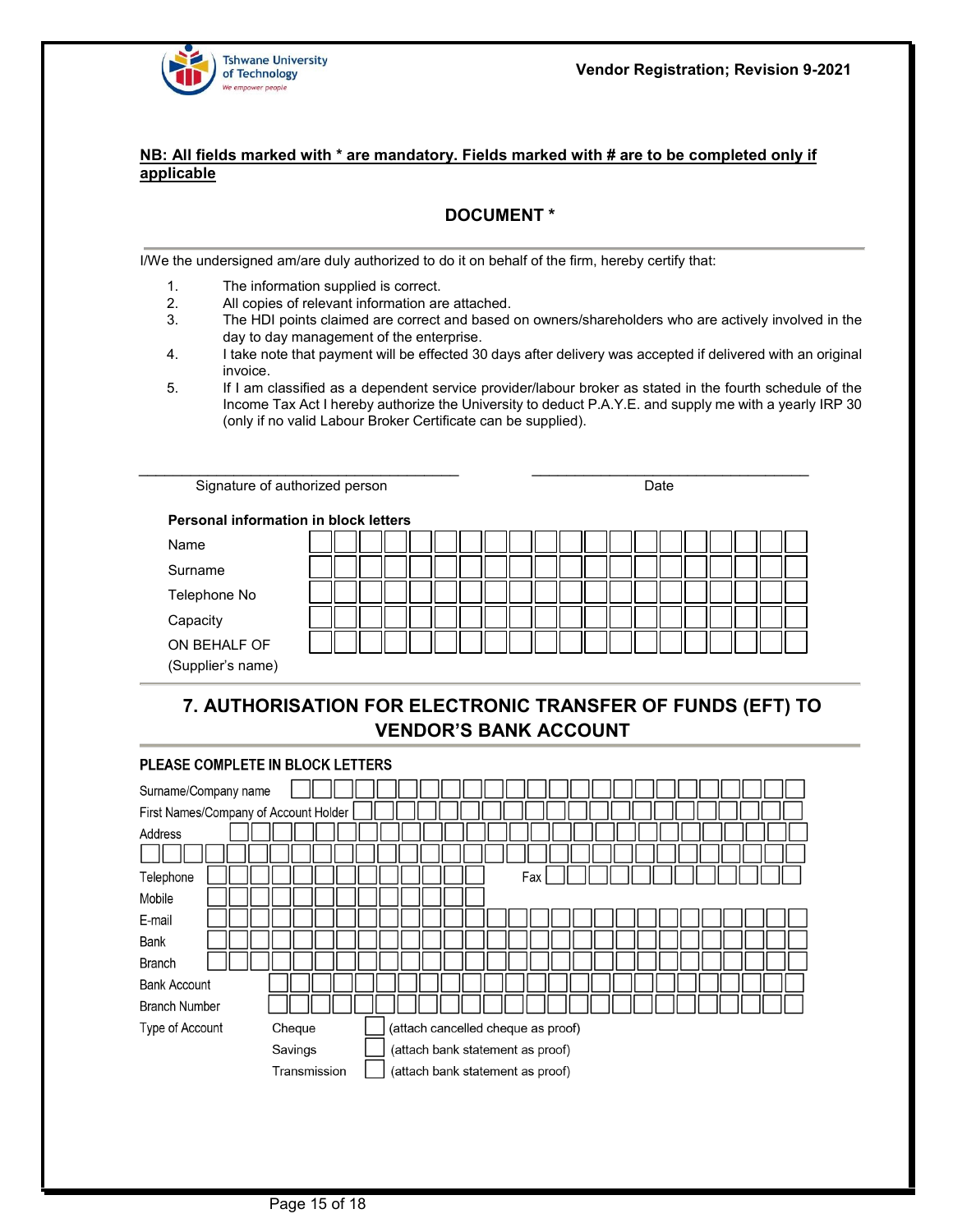

I, the undersigned hereby authorize the Tshwane University of Technology to credit my account via EFT as aforementioned with the amount payable/due to specified beneficiary for goods and services rendered Please note: that if a cancelled cheque is not attached, an official stamp should be obtained from the bank to confirm the information given above.

\_\_\_\_\_\_\_\_\_\_\_\_\_\_\_\_\_\_\_\_\_\_\_\_\_\_\_\_\_\_\_\_\_\_\_\_\_ \_\_\_\_\_\_\_\_\_\_\_\_\_\_\_\_\_\_\_\_\_\_\_\_\_\_\_\_\_\_\_

**Signature** Date **Date Date** 

| TO BE COMPLETED BY BANK<br>(in cases where a cancelled cheque is not attached) |                        |
|--------------------------------------------------------------------------------|------------------------|
| Above information checked and confirmed.                                       | <b>Official Stamp:</b> |
| Surname & initials:                                                            |                        |
| Designation:                                                                   |                        |
| Signature:                                                                     |                        |

## **8**. **AUTHORISATION FOR AGREEMENT FOR TUT TO DO VETTING/SCREENING ON COMPANY**

I, the undersigned hereby authorize the Tshwane University of Technology to conduct vetting on company.

| Full Name and Surname:                                                                                                                                                                                                         |  |
|--------------------------------------------------------------------------------------------------------------------------------------------------------------------------------------------------------------------------------|--|
| Company Name: Name: Name and Separate and Separate and Separate and Separate and Separate and Separate and Separate and Separate and Separate and Separate and Separate and Separate and Separate and Separate and Separate an |  |
|                                                                                                                                                                                                                                |  |

 $\frac{1}{2}$  ,  $\frac{1}{2}$  ,  $\frac{1}{2}$  ,  $\frac{1}{2}$  ,  $\frac{1}{2}$  ,  $\frac{1}{2}$  ,  $\frac{1}{2}$  ,  $\frac{1}{2}$  ,  $\frac{1}{2}$  ,  $\frac{1}{2}$  ,  $\frac{1}{2}$  ,  $\frac{1}{2}$  ,  $\frac{1}{2}$  ,  $\frac{1}{2}$  ,  $\frac{1}{2}$  ,  $\frac{1}{2}$  ,  $\frac{1}{2}$  ,  $\frac{1}{2}$  ,  $\frac{1$ 

**Signature** Date **Date**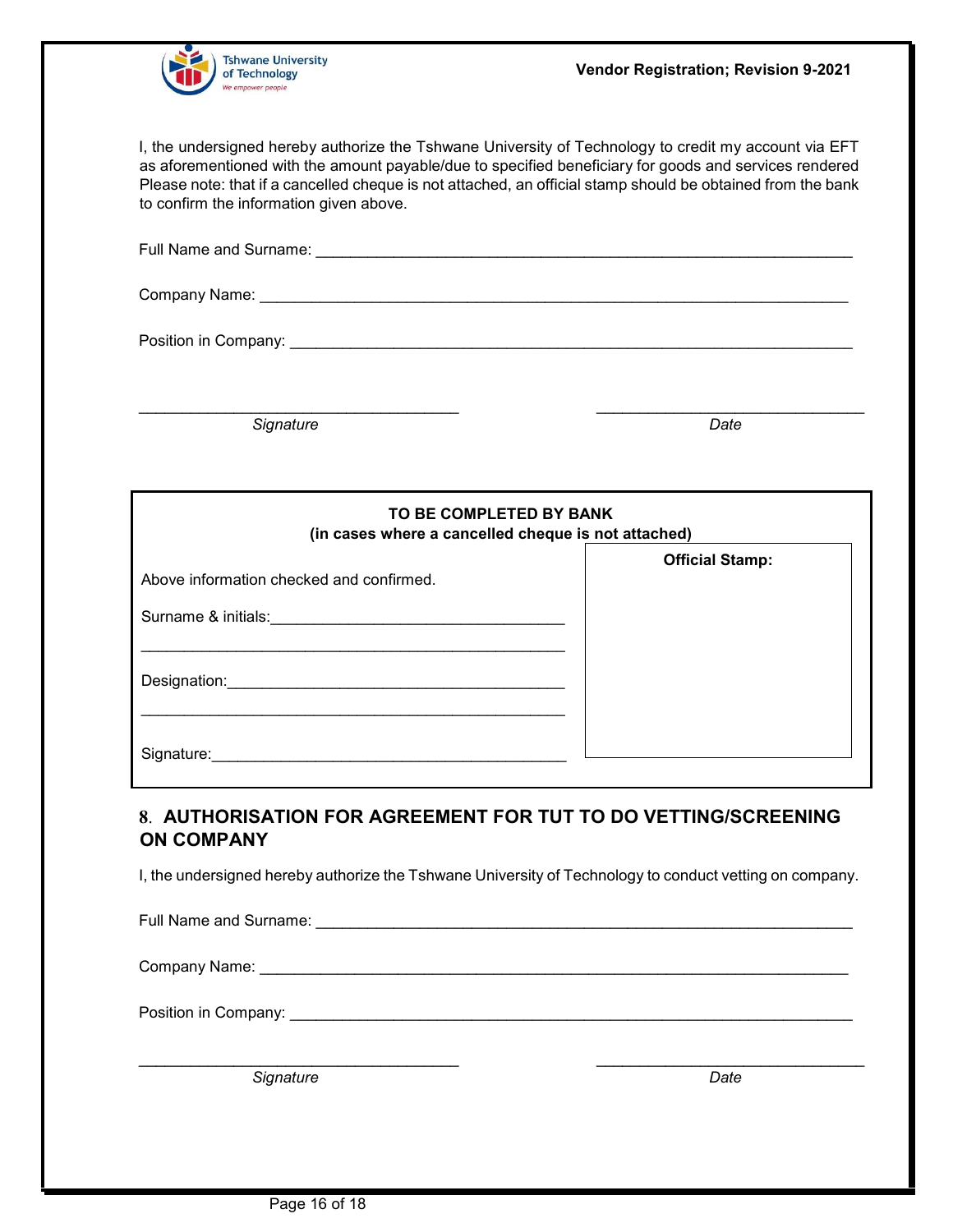

**Vendor Registration; Revision 9-2021**

## **8. FOR OFFICE USE ONLY**

#### **FOR OFFICE USE ONLY – PROCUREMENT DEPARTMENT**

**Information confirmed, scheduled and submitted for approval:** 

Signature: \_\_\_\_\_\_\_\_\_\_\_\_\_\_\_\_\_\_\_\_\_\_\_\_\_\_\_\_\_\_\_\_\_\_ Date: \_\_\_\_\_\_\_\_\_\_\_\_\_\_\_\_\_\_\_\_\_\_\_\_\_\_\_\_\_

#### **FOR OFFICE USE ONLY – HOD: PROCUREMENT**

**Vendor approved for:** 

| <b>Commodity Code:</b> | Description: |
|------------------------|--------------|
| <b>Commodity Code:</b> | Description: |
| <b>Commodity Code:</b> | Description: |
| <b>Commodity Code:</b> | Description: |
|                        |              |
| Signature:             | Date:        |